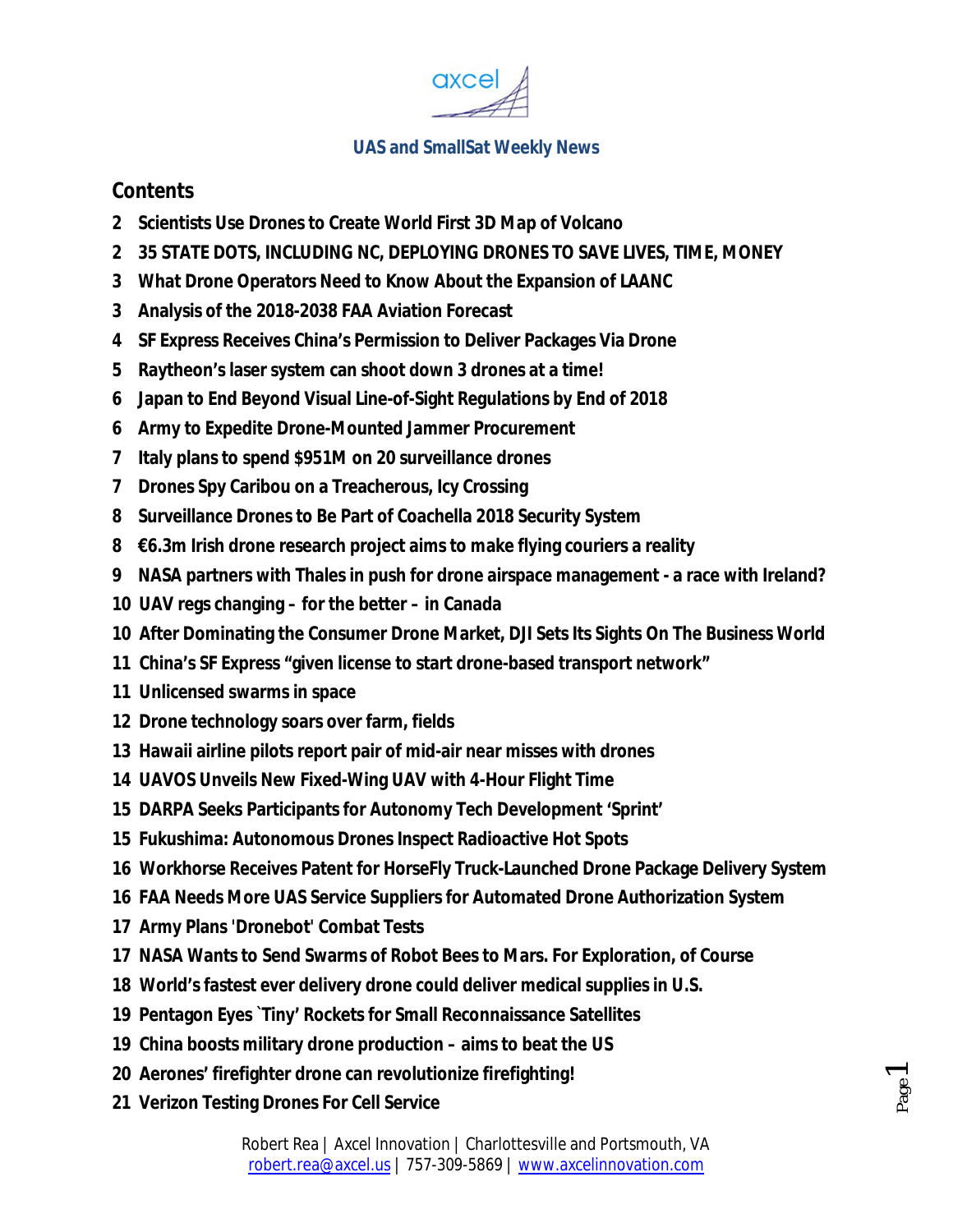

#### **31Mar18**

### **Scientists Use Drones to Create World First 3D Map of Volcano**

*Sarah Whittaker March 30, 2018*

Drones have been instrumental in the creation of the world's first 3-D thermal image of an active volcano.



According to geoscientists from the University of Aberdeen, the striking image of the Stromboli volcano in Italy is part of a project to develop methods of detecting subtle changes in volcanic behaviour to predict the likelihood of an eruption. Using high-precision cameras mounted to an aerial drone, Professor John Howell, from the University of Aberdeen said

they captured the volcano in hundreds of aerial photographs. They then used software to stitch them all together to create a 3D map of the volcano's surface. "From there we can overlay the model with images from a thermal camera, allowing us to see the thermal structure of the volcano in 3-D," he said.



"This thermal structure gives us significant insight into changes in the volcano. If we see certain areas are unexpectedly hot then it might be an early warning sign, especially if the ground has swelled.

"The ability to deploy a drone really close to a volcano means that as well as getting high precision thermal

mapping and imagery, we can also deploy portable seismometers and gas sensors in areas that are too dangerous for people to go." https://dronebelow.com/2018/03/30/scientists-drones-worldfirst-3d-volcano-map/

# **35 STATE DOTS, INCLUDING NC, DEPLOYING DRONES TO SAVE LIVES, TIME,**

**MONEY** Bill Fisher Published: 29 March 2018



A survey by the American Association of State Highway and Transportation Officials finds that 35 of 44 responding state departments of transportation (80 percent) are using unmanned aircraft systems for a wide range of purposes.

The March 2018 survey finds that 20 state DOTs have incorporated

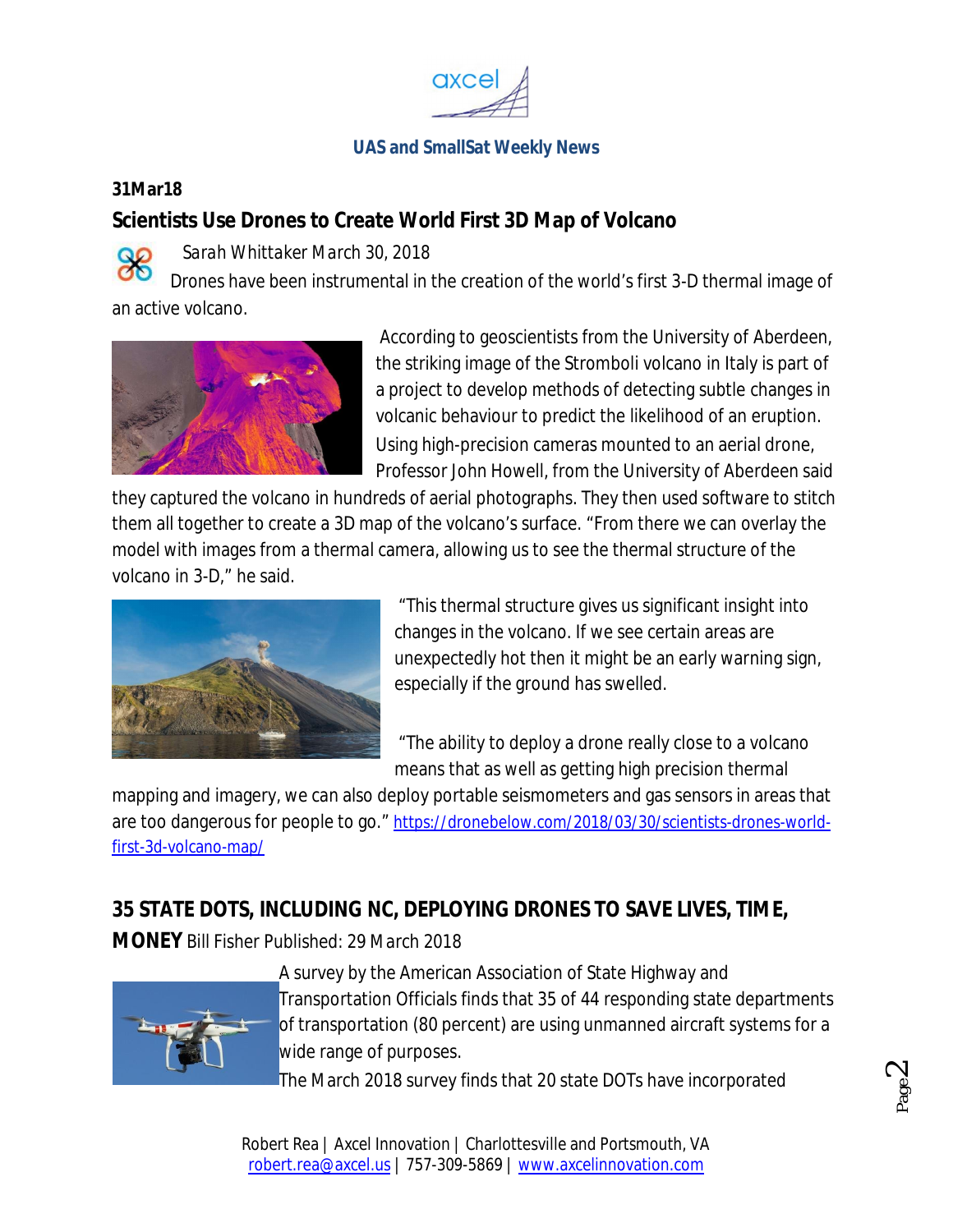

drones into their daily operations. Another 15 state DOTs are in the research phase - testing drones to determine how they can be utilized.

All 20 of the state DOTs operating drones on a daily basis are deploying them to gather photos and videos of highway construction projects. In addition to photography, 14 states also reported using them for surveying, 12 for public education and outreach, 10 for bridge inspections, eight for emergency response, six for pavement inspections, five for scientific research, two for daily traffic control and monitoring and one state DOT was using drones to conduct high-mast light pole inspections. https://www.goblueridge.net/news/38242-35-state-dotsincluding-nc-deploying-drones-to-save-lives-time-money

## **What Drone Operators Need to Know About the Expansion of LAANC** Jeremiah

Karpowicz March 27, 2018



We've explored what LAANC (Low Altitude Authorization and Notification Capability System) opening up the sky means for commercial drone operators. The ability to receive automatic approvals to operate in controlled airspace is something professionals have been asking the FAA

to enable for a long time now.

That potential development is especially exciting to consider in light of the recently announced expansion of LAANC itself, as the FAA is set to conduct a nationwide beta test that will deploy LAANC incrementally at nearly 300 air traffic facilities covering approximately 500 airports. We wanted to get a better sense of what this announcement would mean for commercial drone operators that are working today, and how it might impact future capabilities related to managing drone traffic and improving aviation safety. To do so, we connected with Matt Fanelli, Director of Strategy at Skyward, who has extensively written about and presented on topics related to the present and future of LAANC. See the interview at https://www.expouav.com/news/latest/drone-operators-need-know-expansionlaanc/?utm\_source=informz&utm\_medium=email&utm\_campaign=newsletter&utm\_content=newslett er

## **Analysis of the 2018-2038 FAA Aviation Forecast** March 25, 2018



On March 15<sup>th</sup> the Federal Aviation Administration (FAA) released its aerospace forecast for the fiscal years 2018 to 2038. The forecast highlights the phenomenal growth in the use of UAVs and provides a window into the actual number of registered drones, pilot licenses

issued to date and the expected growth in each category.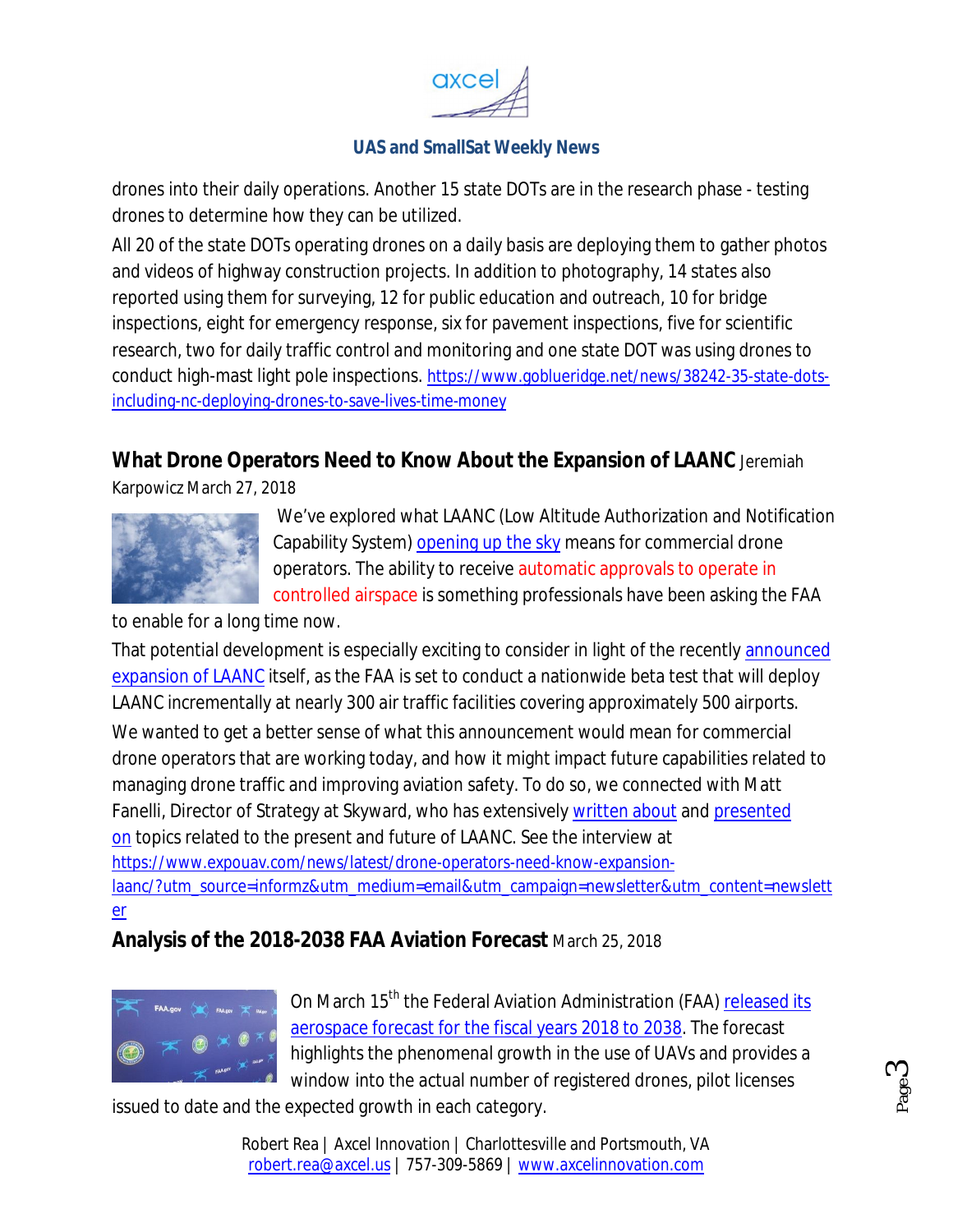

By the end of May 2017, more than 772,000 owners had registered their vehicles with the agency (hobby and commercial combined). The FAA expects commercial, small, non-model UAVs to grow from 110,604 in 2017 to 451,800 in 2022, an average annual growth rate of 32.5 percent. By the end of 2017 more than 110,000 operators registered their equipment.



Almost half of operations are for real estate & aerial photography (48%) followed by industrial inspections (28%), agriculture (17%), insurance (4%) and state and local governments (3%). By December 31<sup>st</sup> 2017, more

than 73,000 Part 107 remote pilot licenses (RPCs) had been issued. Over 90% of individuals who took the required aeronautical knowledge exam passed and obtained an RPC. The forecast for the next five years shows an increase from 73,673 in 2017 to 301,000 in 2022. The average annual growth rate over the 5-year forecast period is 32.4 percent, right in line with the number of expected sales and registrations of new commercial UAVs.

This represents a significant sign of maturity for the industry and opens up the door to new regulations allowing, amongst other things, BVLOS operations and an even more efficient sharing of the airspace for manned and unmanned aircraft to ensure everyone in the sky and on the ground remains safe. https://www.expouav.com/news/latest/analysis-2018-2038-faaaviation-

forecast/?utm\_source=informz&utm\_medium=email&utm\_campaign=newsletter&utm\_content=newsl etter

## **SF Express Receives China's Permission to Deliver Packages Via Drone** March 31,

#### 2018 **Audrey Zhang**

The largest logistics company in the People's Republic of China, SF Express, has announced that its subsidiary Fengyu Shuntu Technology is the first company in the country to receive a permit to deliver packages via drone.



Where Fengyu Shuntu Technology's drone courier services will really come in handy are the more rural and inaccessible parts of China. It is

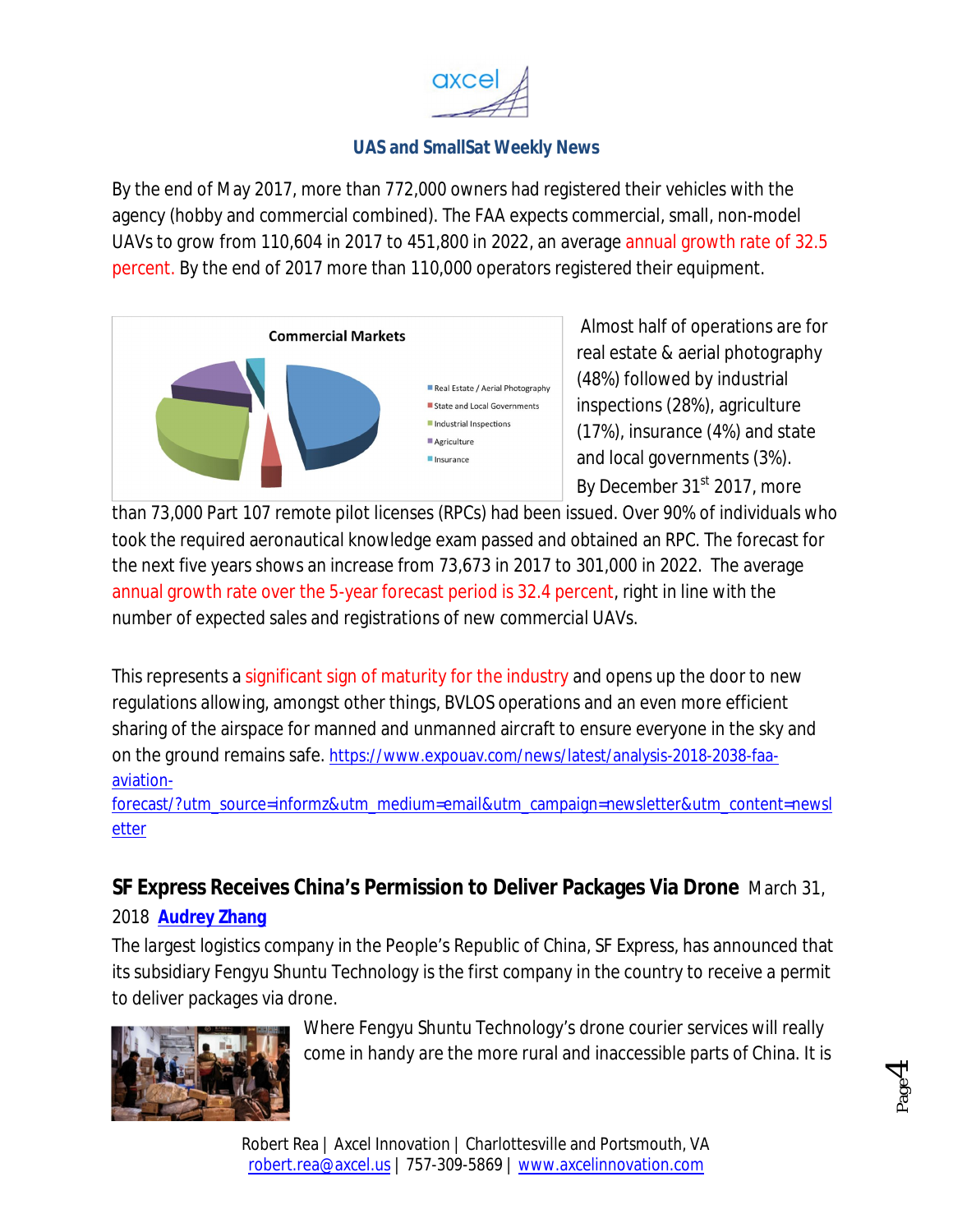

not difficult to see how this application could be expanded to other countries around the world. But, as Drone DJ points out, the most immediate use of the flying couriers will be for package delivery. According to Bloomberg, over 40 billion packages were shipped throughout China in 2017 alone and that number is expected to rise to 49 billion this year. A recent study of dronebased UAV deliveries found that delivery drones with a 2.5 mile radius used less energy per package per mile than traditional delivery methods – a potential boon for China's goal of combating pollution. https://www.wetalkuav.com/sf-express-receives-chinas-permission-deliverpackages-via-drone/

#### **1Apr18**

**Raytheon's laser system can shoot down 3 drones at a time!** April 1, 2018 Thomas Luna



Gunning down drones can be inconsistent, so Raytheon, a U.S. defense contractor company, developed a military-grade laser dune buggy capable of taking down up to three drones at a time. To demonstrate just how effective the new laser weapon system is, Raytheon downed 45 UAVs in a U.S. Army exercise known as Maneuver Fires Integrated Experiment

(MFIX) in Fort Sill, Oklahoma.

Raytheon's laser system is designed with 360-degree coverage for sea, land and air



applications. Their custom dune buggy is built to identify and track enemy missiles, mortars and UAVs. When military and industry leaders gathered at MFIX, 33 drones, 12 Class I and II UAVs and six stationary mortar projectiles were destroyed, proving how capable Raytheon's laser system is.

The laser system used on the dune buggy was created by

Raytheon and the U.S. Air Force Research Laboratory under a \$2 million contract. Even though the laser system was developed primarily to protect U.S. troops against UAVs, this

technology can be used in areas other than the battlefield. Sport stadiums or public events with large crowds can benefit with Raytheon's proven technology.

https://www.wetalkuav.com/raytheons-laser-system-can-shoot-down-3-drones-at-a-time/2/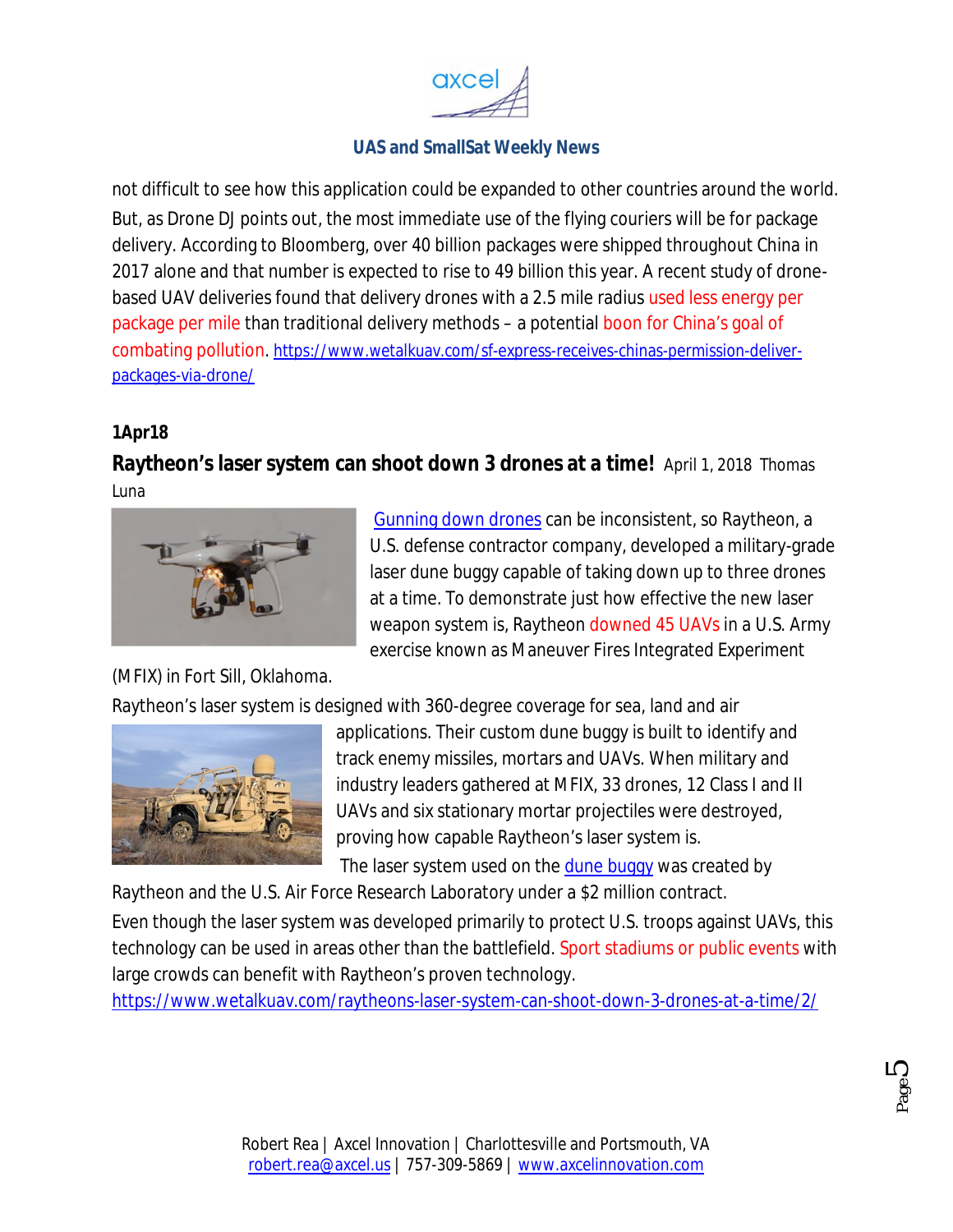

#### **2Apr**18

### **Japan to End Beyond Visual Line-of-Sight Regulations by End of 2018** MARCO

MARGARITOFF MARCH 30, 2018

*BVLOS regulations have hampered commercial drone companies for years, preventing automated drone deliveries from taking off. Japan is scrapping them.*



According to *The Japan Times*, Japan's transport and industry ministries announced new rules on Thursday, with plans of implementation scheduled for the end of 2018. BVLOS drone missions will be permitted, without the need of an operator maintaining visual line of sight, as long as the flight's safety can be guaranteed remotely via cameras and sensors.

The motivation here is clear. It simply makes too much business sense for the government to alleviate restrictions like these for commercial clients in the country. In addition, this would allow for far easier transportation of goods and materials to remote, rural, and mountainous areas. The one reported caveat, as of now, is that any drone traveling beyond the visual line of sight must have a history of safe flight missions, and fly below 492 feet (150 meters).

All in all, this is a huge victory for those eager to finally move forward with package deliveries, and something the U.K. recently considered doing, as

well. http://www.thedrive.com/tech/19797/japan-to-end-beyond-visual-line-of-sight-regulations-byend-of-2018

## **Army to Expedite Drone-Mounted Jammer Procurement** Jane Edwardson: April 02,

2018 C4ISR, News



The U.S. Army will use the Defense Department's "other transaction authority" to accelerate the acquisition of a drone-mounted platform that works to jam enemy communications, Nextgov reported Friday. A FedBizOpps notice posted Thursday says the Army's electronic warfare and cyber division plans to award the *Multi-Function EW Air Large* contract to a

member of the Consortium for Command, Control and Communications in Cyberspace. C5 is a division of Consortium Management Group consists of companies in cyber technology and command, control, communications, computers, intelligence, surveillance and reconnaissance markets and works to accelerate the delivery of new capabilities to service personnel through the use of OTA.

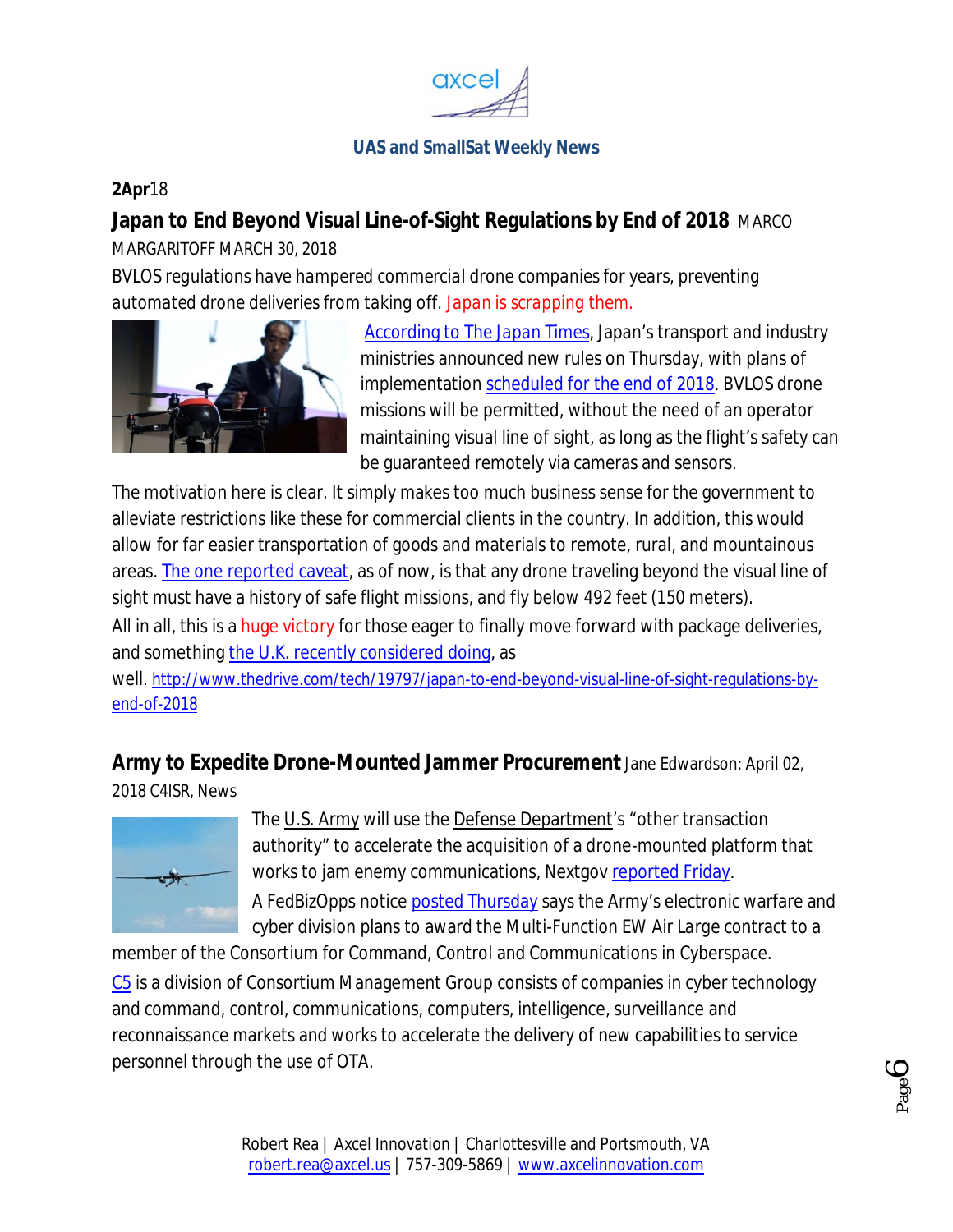

The service initially released in February 2017 a request for information for the MFEW-AL program that seeks to field a jamming device mounted on a *Gray Eagle* drone.

The Army intends to award a multi-year, single-award contract that would cover engineering and manufacturing development and low-rate initial production phases.

http://blog.executivebiz.com/2018/04/report-army-eyes-other-transaction-authority-to-expeditedrone-mounted-jammer-procurement/

# **Italy plans to spend \$951M on 20 surveillance drones** Tom Kington

ROME — Italy is edging closer to acquiring a new surveillance drone based on a business aircraft design. The UAV will offer 24-hour endurance and have a top speed of 330 knots. Italy's Ministry of Defence last month sent an acquisition request to Parliament's defense commission for 20 Piaggio Aerospace P.2HH drones, costing a total of €766 million (U.S. \$951 million).



The platform, dubbed the HammerHead, is an unmanned variant of the Piaggio Aerospace P180 business aircraft, which flies with two pusher propellers. Piaggio Aerospace says it will start deliveries to the UAE in 2018.

The request to Parliament describes the purchase of 10 piloting

stations and 20 aircraft, which will be able to fly at 45,000 feet, carrying out intelligence, surveillance, target acquisition and reconnaissance missions. The aircraft would be able to land at regular airports, fly in all weather conditions, and operate day and night in segregated and non-segregated airspace. https://www.defensenews.com/unmanned/2018/03/27/italy-plans-tospend-951m-on-20-surveillance-drones/

**Drones Spy Caribou on a Treacherous, Icy Crossing** JoAnna Klein March 28, 2018 Every autumn, caribou gather along the shores of Victoria Island in the Canadian Arctic and



wait. Once the temperature drops and the ice gets thick enough, dozens of them cross together to mainland Canada. There, if they make it, they will spend the winter breeding before heading back to birth and raise their young on the island.

Page<sup>7</sup>

In November 2015, scientists led by Andrew

Berdahl at the Santa Fe Institute in New Mexico and Colin Torney at the University of Glasgow in Scotland deployed drones to film this migration. Despite earlier research models suggesting

> Robert Rea | Axcel Innovation | Charlottesville and Portsmouth, VA robert.rea@axcel.us | 757-309-5869 | www.axcelinnovation.com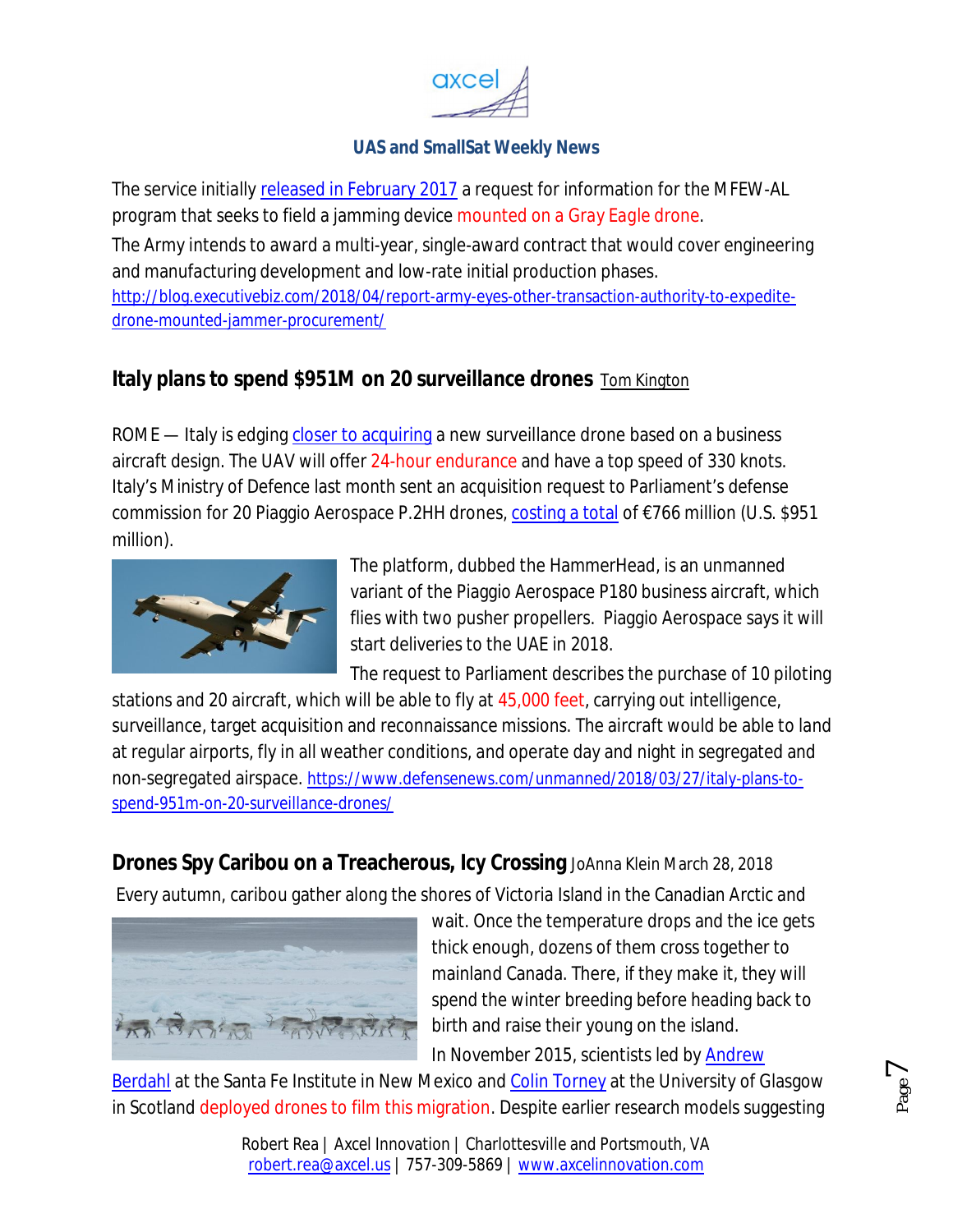

individuals in migrating groups all act the same, the researchers confirmed that some caribou lead, while others follow along. The results were published Monday in Philosophical Transactions of the Royal Society B.

"If you want to understand the full picture, you have to consider the social context, because in this group of moving species, the interactions between individuals can be just as important as the traits of individuals themselves," said Dr. Berdahl. He thinks that when these caribou come together, they can better sense and respond to the perilous ice they cross. It's called collective sensing. https://www.nytimes.com/2018/03/28/science/caribou-migration-drones.html

## **Surveillance Drones to Be Part of Coachella 2018 Security System** MARCO

MARGARITOFF MARCH 29, 2018



Authorities intend to add drones as part of the increased surveillance system for this year's Coachella festival in Indio, CA.

The idea to deploy one or multiple drones above a massive music festival, in order to more accurately surveil the audience for potential threats, just makes logical, affordable, and practical sense these days. Soon after the Las Vegas

incident, terrorism experts and authorities vocalized their professional opinions on drone-use post-emergency events, and how beneficial it would be to apprehend suspects more rapidly, and in a safer manner. We've seen law enforcement across the country clamor for UAV equipment over the past few months, as the tool can keep officers from harm's way while providing invaluable data to those on the ground. http://www.thedrive.com/tech/19725/coachella-2018-will-implement-surveillance-drones-as-safety-precaution

## **€6.3m Irish drone research project aims to make flying couriers a reality** *by Colm*

*Gorey* 26 MAR 2018



For autonomous delivery drones to become a reality, we will need the technology to make sure they don't collide and the humans down below are kept safe.

It should come as welcome news that a team based at Maynooth University has been given  $\epsilon$ 6.3m to develop such a technology with a

platform called U-Flyte. The funding comes from a partnership between Science Foundation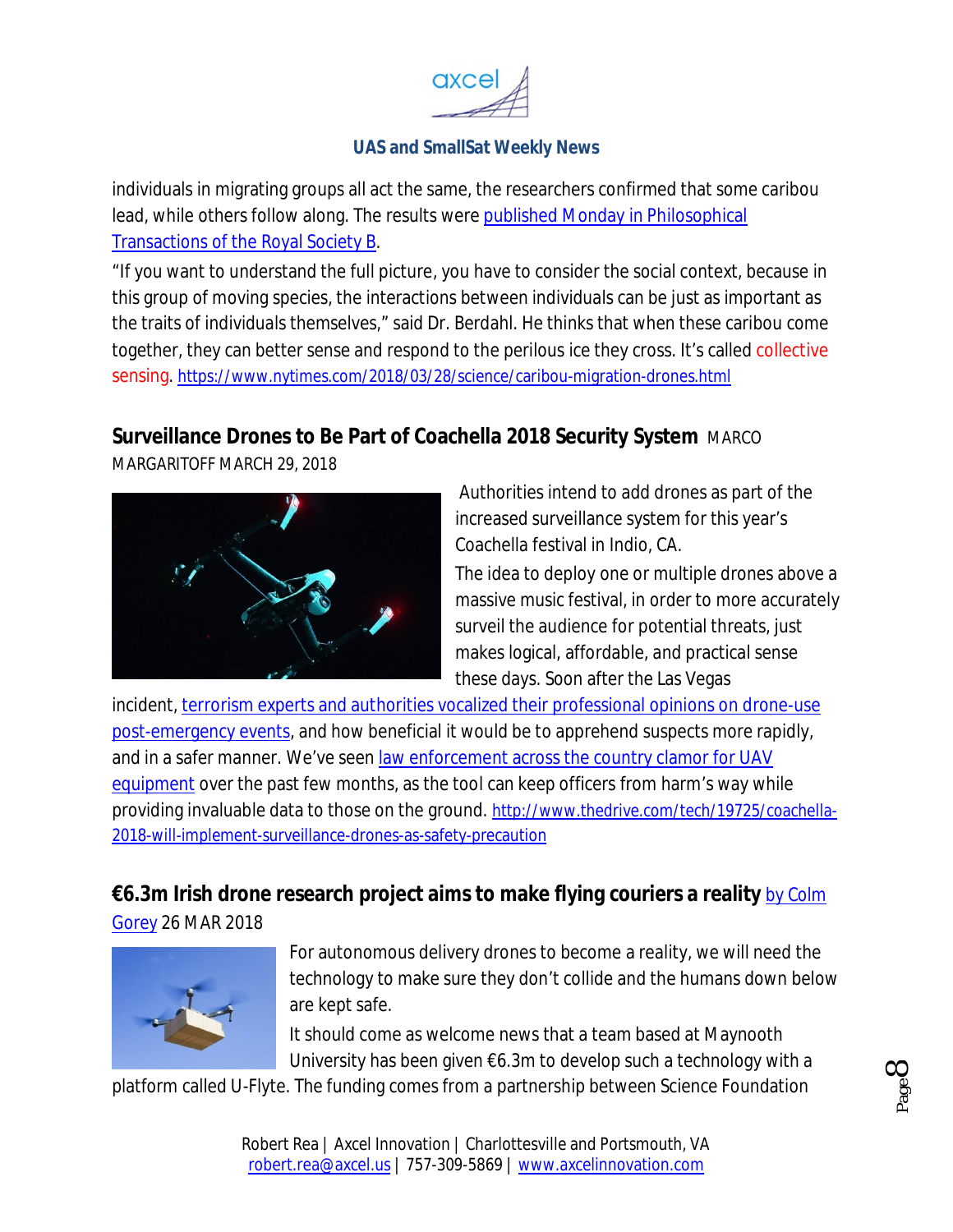

Ireland (€1.8m) and industry (€4.5m), with partners including Airbus, Irelandia Aviation, Intel and 15 other relevant companies and agencies with an active interest in the development and deployment of drone technology.



The programme will see researchers recreate flying environments for drones as digital models, taking into account a wide range of factors such as air traffic, buildings and electricity lines, and then testing them in the real world at Waterford Airport and other selected locations around Ireland.

Meanwhile, Ralph James, director of safety regulation at the Irish Aviation Authority (IAA), said: "The IAA is keen to support development of drone technology for the greater public good. "There are already over 8,500 drones on the IAA Irish drone register and, as we prepare ourselves for the future of aviation – which will see drones become a part of everyday life – initiatives like U-Flyte will be invaluable in helping us manage an evolving Irish airspace." https://www.siliconrepublic.com/machines/drones-research-maynooth-university-u-flyte

#### **And from last week's edition…**

**NASA partners with Thales in push for drone airspace management** 27 MARCH, 2018 SOURCE: FLIGHTGLOBAL COM DAN THISDELL LONDON

NASA has formally brought Thales on board in its effort to develop an unmanned air vehicle traffic management system that can be handed over to the US Federal Aviation Administration in 2019. Under this Space Act Agreement, Thales will collaborate with NASA to research, develop, test and evaluate low-altitude UAV airspace control for flights below 400ft.

Thales is already working with other NASA partners at the FAA's test site, at Griffiss International airport in Rome, New York. It is supporting the FAA's System Wide Information Management and Low Altitude Authorization and Notification Capability programmes.

Olivier Rea, head of UTM solutions at Thales, says the agreement gives the company access to the US market as a "full provider". Since such deals are typically signed with US companies, he adds: "It's a big step for us." https://www.flightglobal.com/news/articles/nasa-partners-with-thalesin-push-for-drone-airspace-447125/

**Looks like a US-Ireland race…**

#### **But Canada is also joining in:**

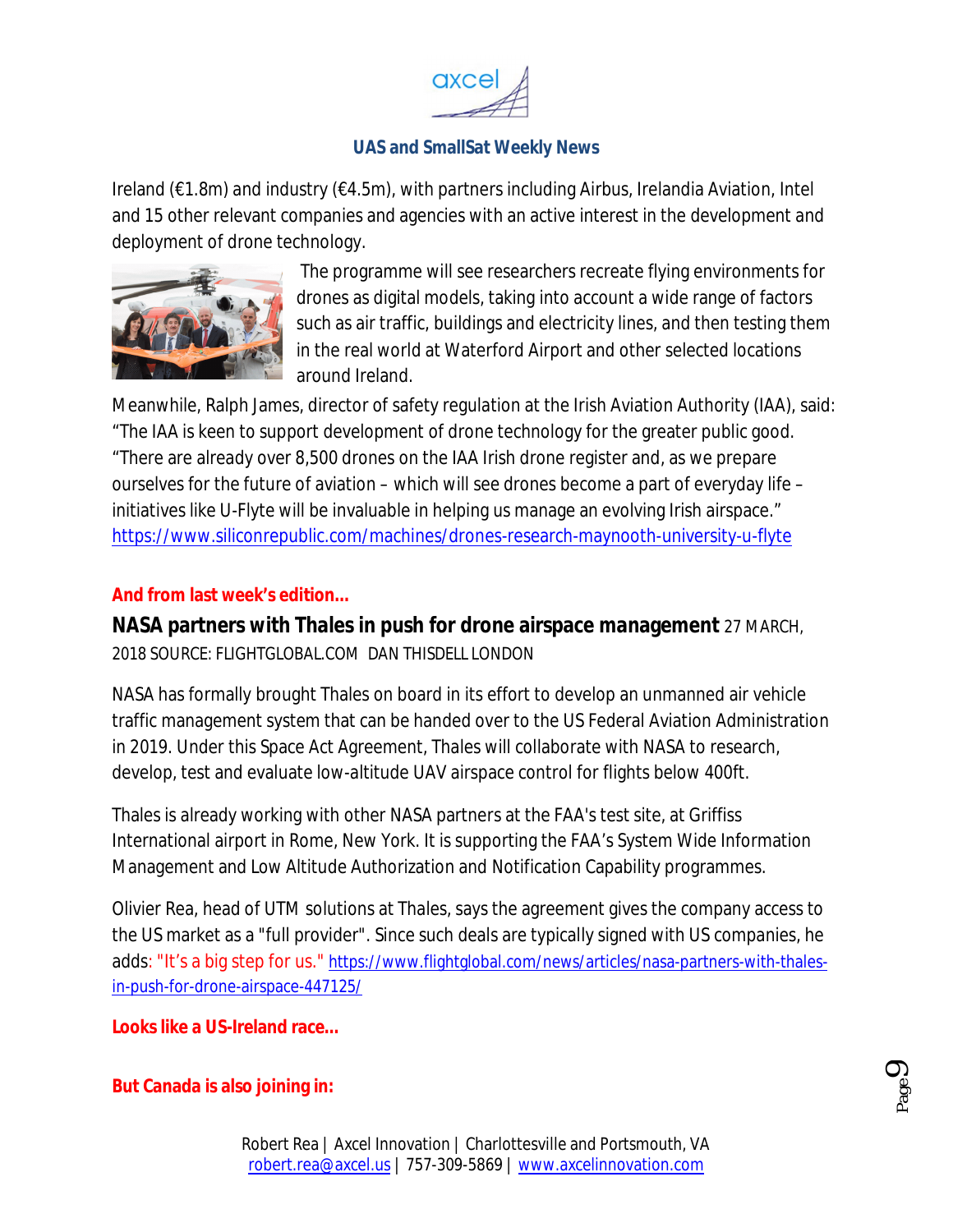

## **UAV regs changing – for the better** *– in Canada*

Transport Canada looks to streamline and standardize the rules for drone use Ralph Pearce CG Production Editor March 26, 2018



Last November at the Unmanned Systems Canada Conference in Toronto, Transport Canada presented draft changes to regulations governing UAVs. Much of the discussion centres on growth in the recreational and commercial operator sector, which has challenged Transport Canada's capabilities. In 2018, for example, it's estimated that

SFOC applications will exceed 6,000.

Canada has been a world leader in regulatory initiatives to support the UAV sector, but risks falling behind other nations unless it modernizes its regulations.

Based on a statement from Transport Canada, draft changes are expected by the summer of 2018. Implementation will take "some time," as there will be a transition period for Transport Canada to put new processes into place and time for industry to adapt.

In the short term, Transport Canada has created a national standard, negating the patchwork quilt of varied applications of the regulations from province to province. The federal department is also streamlining the SFOC application process for potential owners, a move that will hopefully standardize reviews and speed approvals. https://www.countryguide.ca/2018/03/26/transport-canada-looks-to-streamline-standardize-rules-for-uav-use/52930/

# **After Dominating the Consumer Drone Market, DJI Sets Its Sights On The**

**Business World** *The Chinese drone giant's new Payload Software Development Kit opens up a wide range of new applications for businesses*. BY DANIEL TERDIMAN 03.28.18



### *DJI PDSK Skyport*

Today, DJI unveiled what it calls Payload SDK, a tool that, in conjunction with DJI's new Skyport gimbal adapter, allows third party sensors, cameras, and things like air-to-ground communication tools and devices to integrate directly with its M200 series drones. Now, it can all be integrated, streamlining the

process and giving these users easy access to real-time data from a wide range of external cameras and sensors.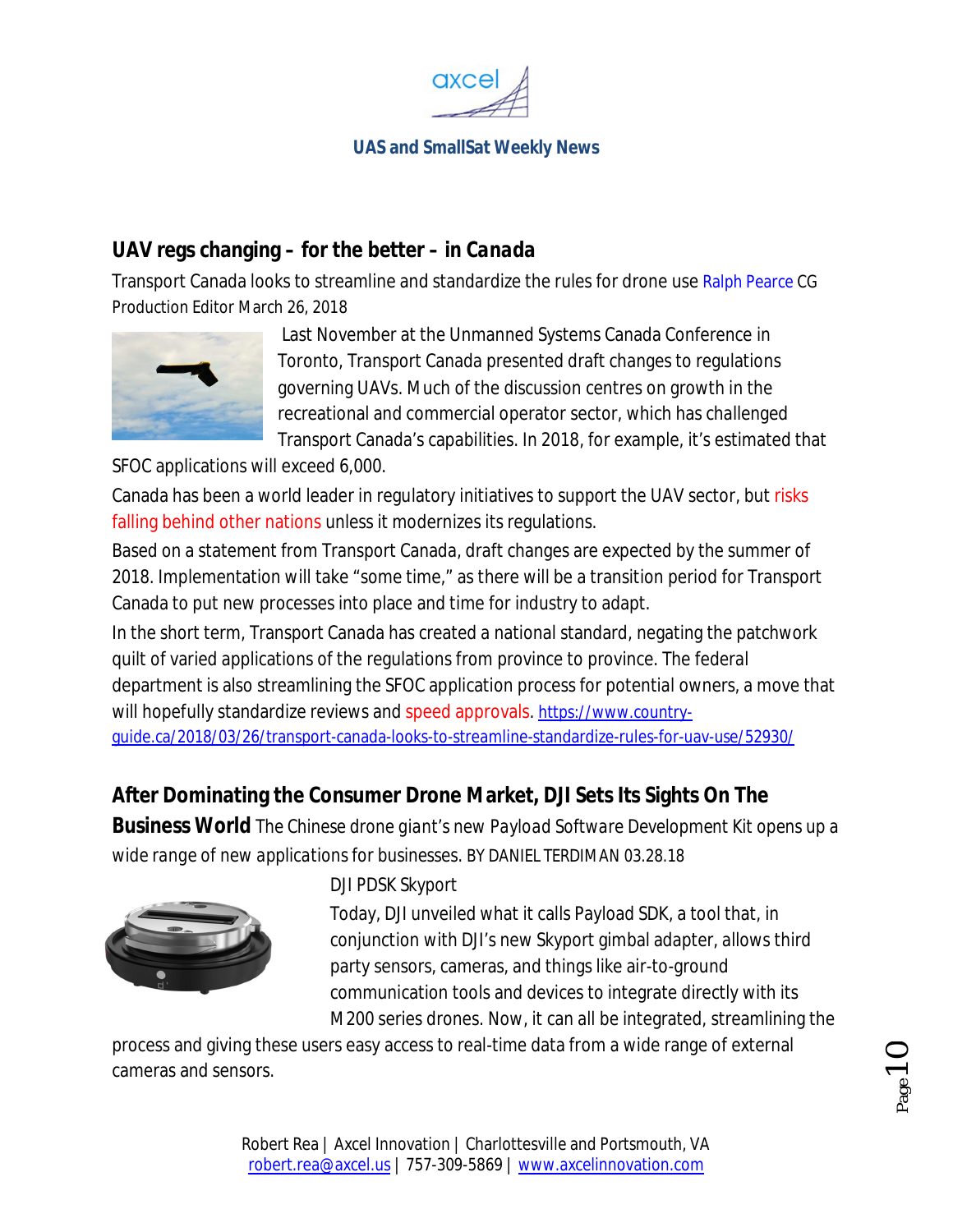

Drone industry analyst Colin Snow says that the ability for users to automatically integrate third-party sensors is a big deal, especially because it means their applications can take advantage of the drone's onboard GPS. "It should improve sensor and image geotagging needed for post-processed kinematic (PPK) surveys," Snow says.

https://www.fastcompany.com/40550558/after-dominating-consumer-drone-market-dji-sets-its-sightson-the-business-world

### **China's SF Express "given licence to start drone-based transport network"** March

28, 2018Philip Butterworth-HayesUAS traffic management news



#### *China Money*

*Network* (https://www.chinamoneynetwork.com/2018/03/28/sfexpress-use-drones-delivery-chinas-remote-regions) reports that SF Express, one of China's biggest express delivery companies, has announced its subsidiary Jiangxi Fengyu Shuntu Technology Co. Ltd.

has secured China's first provisional drone operating licence from the East China Regional Administration of the Civil Aviation Administration of China (CAAC) to begin deliveries within the country's pilot zones approved by the CAAC.

Large, crewed cargo airliners will transport major shipments of goods to regional warehouses; large drones will distribute the goods locally, and then small-scale UAVs will make deliveries to customers.

According to *China Money Network* "In February, Chinese e-commerce giant JD.com Inc was also granted the first national drone operating license with provincial limits by China's Northwest Civil Aviation Authority and Civil Aviation Administration of China. With the licence, JD.com can perform commercial operations of logistics delivery within Shaanxi province. JD.com's current logistics system already covers most of China's urban centres, but the company is hoping to expand its coverage to China's rural areas. The company has developed drones that can take heavier loads and plan to build fully automated warehouses as well." http://www.unmannedairspace.info/uncategorized/chinas-sf-expressgiven-licence-start-drone-based-transport-network/

**Unlicensed swarms in space** *Ian Christensen Monday, April 2, 2018 An Indian PSLV launch in January carried a number of smallsat secondary payloads, including four SpaceBee satellites from Swarm that lacked authorization from the FCC.*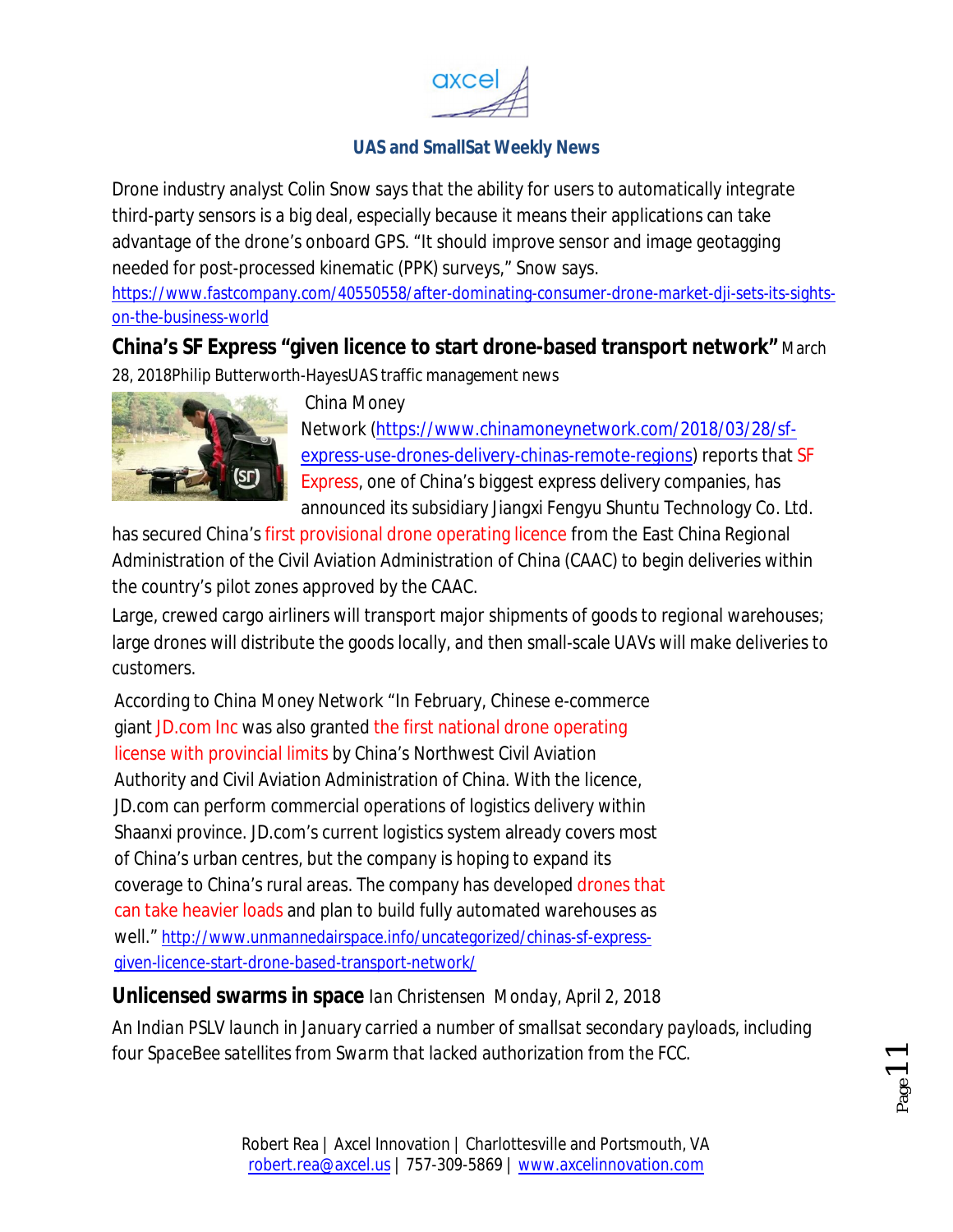

The news that emerged near the end of the US workday on Friday, March 9th, 2018 that an



American startup company had launched four satellites despite being denied the required Federal Communications Commission (FCC) experimental license certainly was not a positive development.

Writing in *IEEE Spectrum*, Mark

Harris reported the Swarm Technologies, a space startup based in California, had launched the four satellites (each approximately one-quarter the width of a 1U cubesat in size) on an Indian PSLV launch vehicle on January 12, 2018. The four SpaceBee satellites were

**The potential impact on Swarm's business viability is a microcosm of the reputational risk that irresponsible actions such as this pose to the entire entrepreneurial space ecosystem.**

technology demonstration platforms for Swarm's planned space-based Internet-of-Things (IOT) service. The denial of the experimental license was based on concerns the satellites were too small to be effectively tracked by the US military's Space Surveillance Network (SSN), which provides safety of flight information to other operators. http://www.thespacereview.com/article/3465/1

## **Drone technology soars over farm, fields** TONIA MOXLEY Mar 30, 2018



U.S. Sen. Mark Warner, D-Virginia, (second from left) watches as Samantha Smith-Herndon (far right with controller) demonstrates the first generation AgBot drone used for precision agriculture research at Ferrum College's Titmus Agricultural Center on Wednesday. Smith-Herndon is a researcher with The Institute for Advanced Learning and Research in Danville, which Warner, as Virginia governor, helped establish.

AgBot is equipped with sensors that can photograph and "read" the light emitted by plants and determine their health. Red means a plant is stressed, and blue means it is healthy.

John Ayers, a Patrick County grape farmer, has allowed Smith-Herndon to map and monitor poorly-growing grape vines in a five-acre field. They were eventually determined to be suffering from a virus. But so sophisticated is the drone sensor, that it could inspect each vine from the air.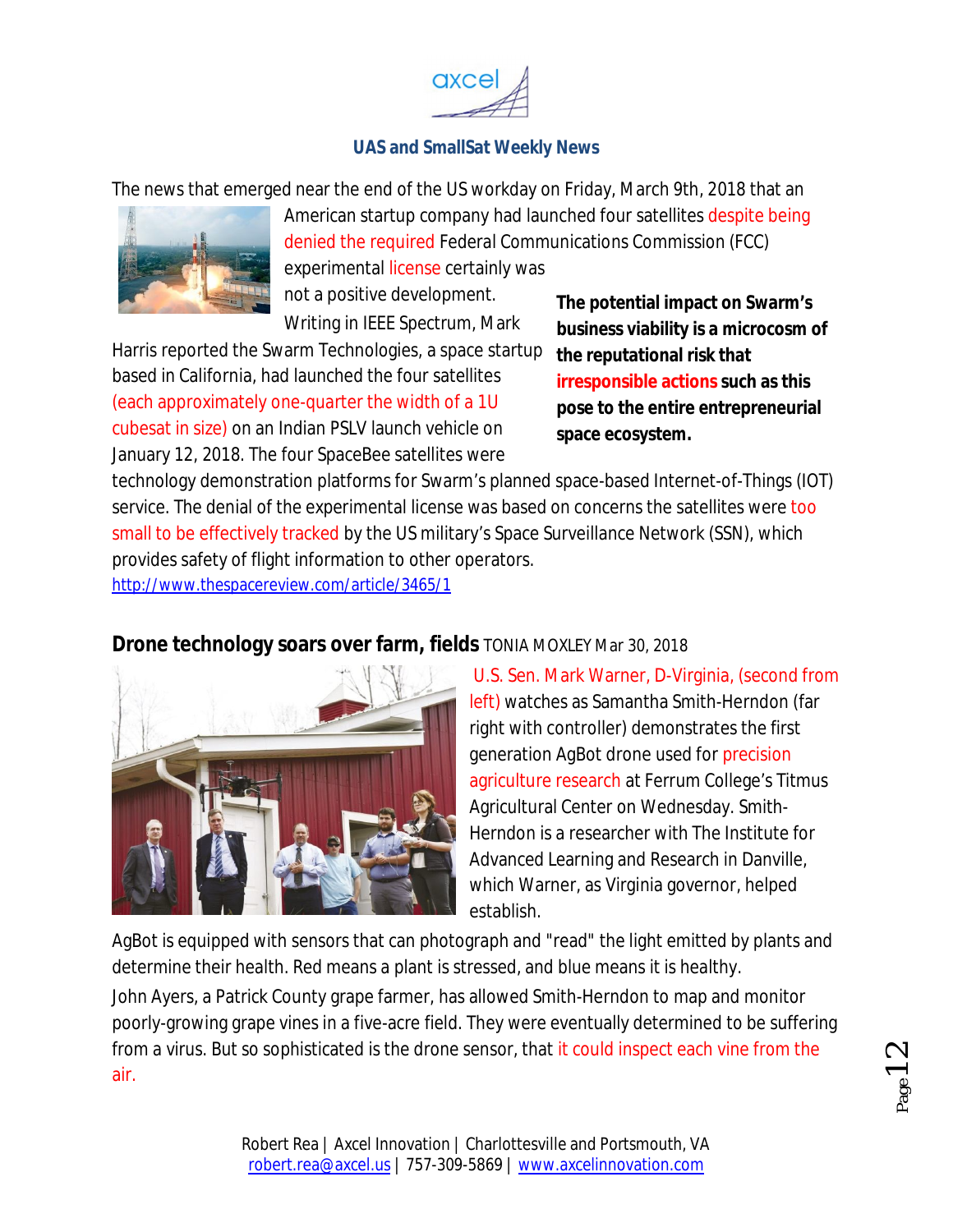

Without the drone, it would take a farm worker about five hours just to walk the field and inspect the plants, Ayers said. The drones "can just cover so much more territory."

It took AgBot 17 minutes to inspect that field, Smith-Herndon said. And it took four hours to analyze the data.

Warner told the assembly that he's already a believer. "If I was starting all over," Warner said, "I would go into unmanned systems."

Not only does Warner want to see Virginia Tech and other technology centers develop applications for drones, but he said he wants to see the unmanned vehicles designed and manufactured in the commonwealth, too. Today, about 95 percent of drones are made in China, Warner said. http://www.thefranklinnewspost.com/news/drone-technology-soars-over-farmfields/article\_45cb2570-3454-11e8-9644-efec955fab60.html

#### **3Apr18**

## **Hawaii airline pilots report pair of mid-air near misses with drones** Monday, April

2nd 2018 Mileka Lincoln, Reporter



### *(Photos: Mokulele Airlines)*

HONOLULU (HawaiiNewsNow) - Two near misses with drones have rattled Hawaii airline pilots in recent weeks, and the Federal Aviation Administration confirms they're concerned with the increased number of reported drone sightings nationwide. In 2015, the number of reported sightings was about 1,200. That number grew to about 1,800 in 2016, then increased again to about 2,200 in 2017.

Just last week in Hawaii, there were two close encounters on the same day: Mokulele Airlines pilots filed reports with the FAA after two near misses with a drone during their approach into the Daniel K. Inouye International Airport. The pilots say they were flying at around 2,000 feet when a drone passed over their aircraft, within 200 to 400 feet.

"The bottom line is that whether you are a model aircraft pilot or a Part 107 drone pilot, you have to operate safely and not fly in a way that poses a danger to manned aircraft," said lan Gregor, an FAA spokesperson. "It's imperative that all drone operators must get authorization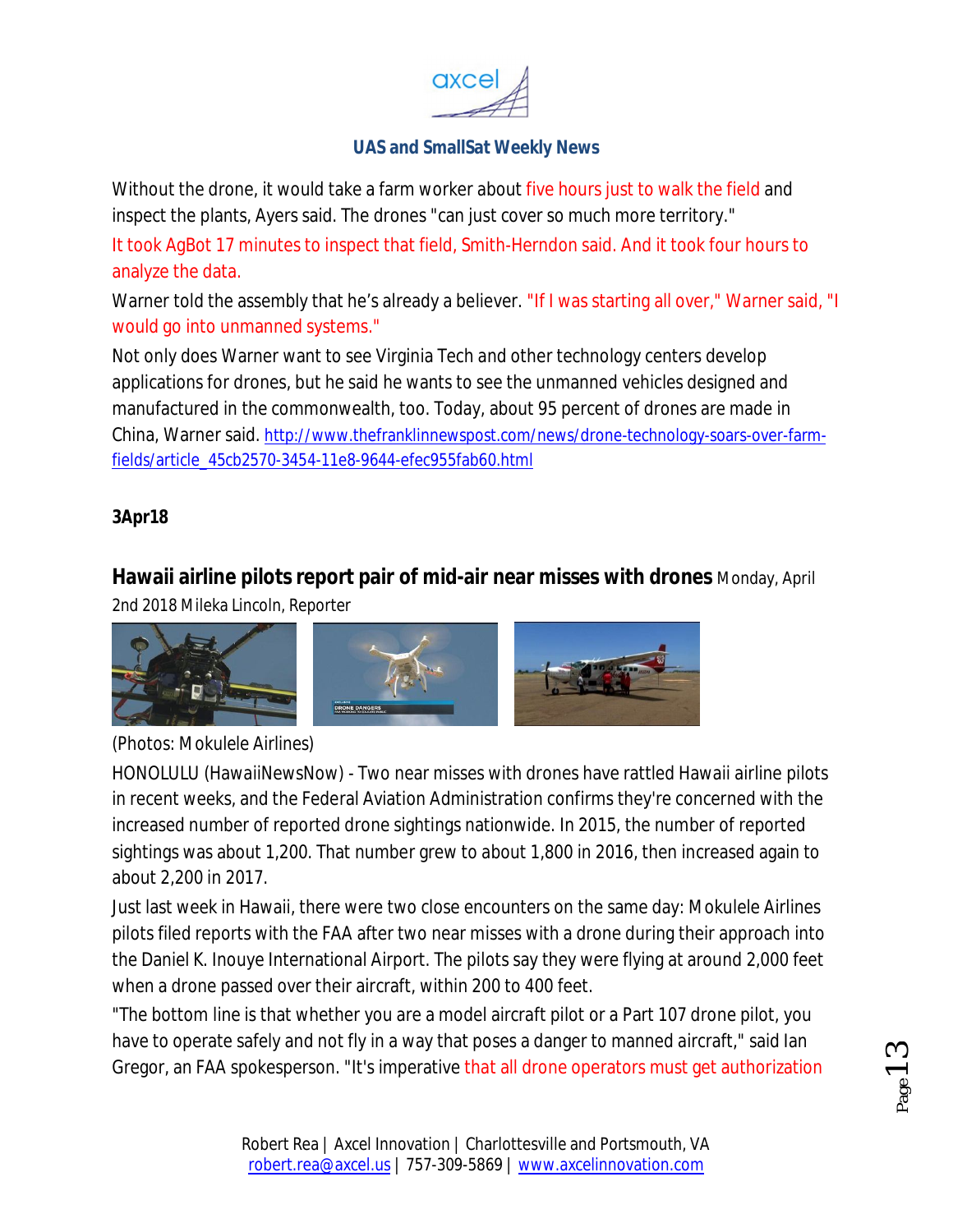

to fly in controlled airspace." http://www.hawaiinewsnow.com/story/37861846/local-airline-pilotsreport-pair-of-mid-air-near-misses-with-drones

# **UAVOS Unveils New Fixed-Wing UAV with 4-Hour Flight Time** 02 Apr 2018 Caroline

Rees



UAVOS has announced the launch of its new Borey-10 unmanned aerial vehicle, a fixed-wing aircraft that can be assembled and prepared for flight in ten minutes. The aircraft design incorporates a number of features focused on extending the operational life of the aircraft, including rechargeable Li-ion cell-based batteries assembled in-house, an autopilot with hermetically sealed casing, and a minimal number of units and

components.

The Borey-10 is capable of transferring real-time video in difficult meteorological conditions during operation over a range of at least 18 miles, and can be controlled at ranges of over 43 miles. The aircraft features a non-stop flight duration of 4 hours with a payload of 2lb. A heated battery compartment allows the drone to fly in temperatures as low as -22F (-30C).

Borey-10 is equipped with an emergency landing system. The console, upon touching the surface of the earth, is unfastened from the center wing and absorbs impact energy, allowing the aircraft to remain unharmed.

The UAV is equipped with an EW countermeasure system, which makes it possible to carry out research operations in the absence of GNSS signals.

It has a wingspan of 140 inches and a weight of 20lb. Take-off is carried out with the help of a rubber rope or a catapult, and landing is done by parachute. The aircraft lands on its back, which reduces the likelihood of damaging the payload.

http://www.unmannedsystemstechnology.com/2018/04/uavos-unveils-new-fixed-wing-uav-4-hourflight-time/?utm\_source=Unmanned+Systems+Technology+Newsletter&utm\_campaign=59784ed9a3 eBrief\_2018\_Apr\_2&utm\_medium=email&utm\_term=0\_6fc3c01e8d-59784ed9a3-119747501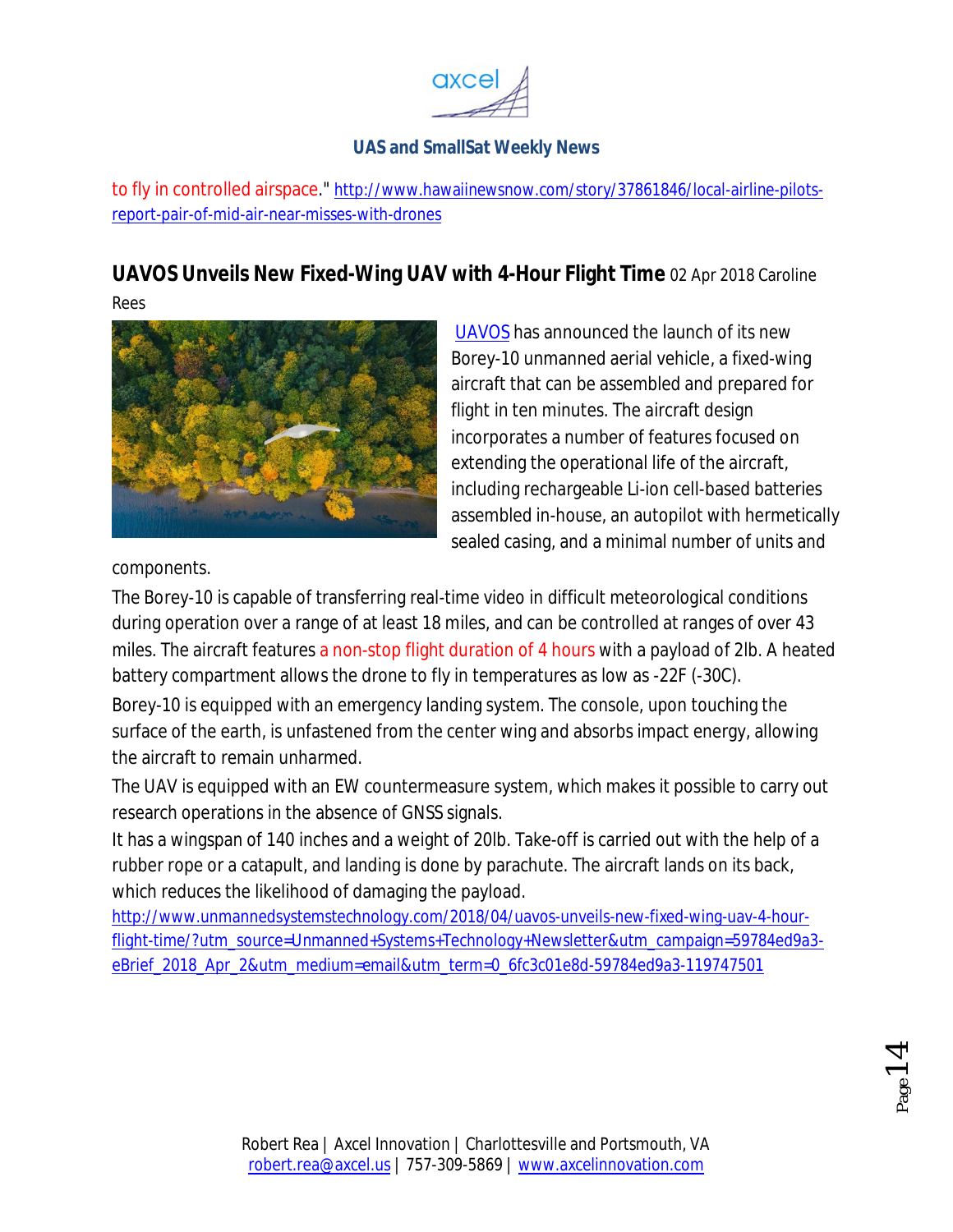

**DARPA Seeks Participants for Autonomy Tech Development 'Sprint'** Ramona Adams April 03, 2018 Industry News, News



The Defense Advanced Research Projects Agency has begun to solicit proposals for the second set of technology development activities, called "swarm sprints," as part of an effort to build platforms for drone swarm operations.

DARPA said Friday the second sprint of the *OFFensive Swarm-Enabled Tactics* program will focus on the development of autonomy systems.

OFFSET seeks to combine autonomy and human-swarm teaming technologies to support the operations of groups of **250** or more unmanned aerial and ground vehicles by small infantry forces.

In October 2017, DARPA awarded contracts to separate teams led by **Northrop Grumman** and **Raytheon**'s **BBN Technologies** subsidiary to serve as systems integrators under OFFSET.

Sprinters will use existing tools or create new hardware components and algorithms to demonstrate the use of drone swarms in complex **urban** environments.

Participants will work to run a swarm of 50 air and ground vehicles to carry out a mission within 15 to 30 minutes.

DARPA announced the second sprint after it awarded contracts to the first group of sprinters who will focus on creating **novel swarm tactics.**

The initial awardees are **Charles River Analytics**, **Lockheed Martin**, **SoarTech**, the University of Maryland and Carnegie Mellon University. DARPA will accept proposals for the second swarm sprint until April 30. http://blog.executivebiz.com/2018/04/darpa-seeks-proposals-for-autonomy-techdevelopment-sprint/

## **Fukushima: Autonomous Drones Inspect Radioactive Hot Spots** Jason Reagan April 03, 2018



The Southwest Research Institute (SwRI) is teaming up with Tokyo Electric Power to deploy autonomous drones that can assess conditions and damage to the Fukushima Daiichi nuclear power following a 9.0 magnitude earthquake in 2011.

Working with the General Robotics, Automation, Sensing and Perception Lab at the University of Pennsylvania School of Engineering and Applied Science, SwRI engineers will deploy smaller UAVs to explore the containment unit.

age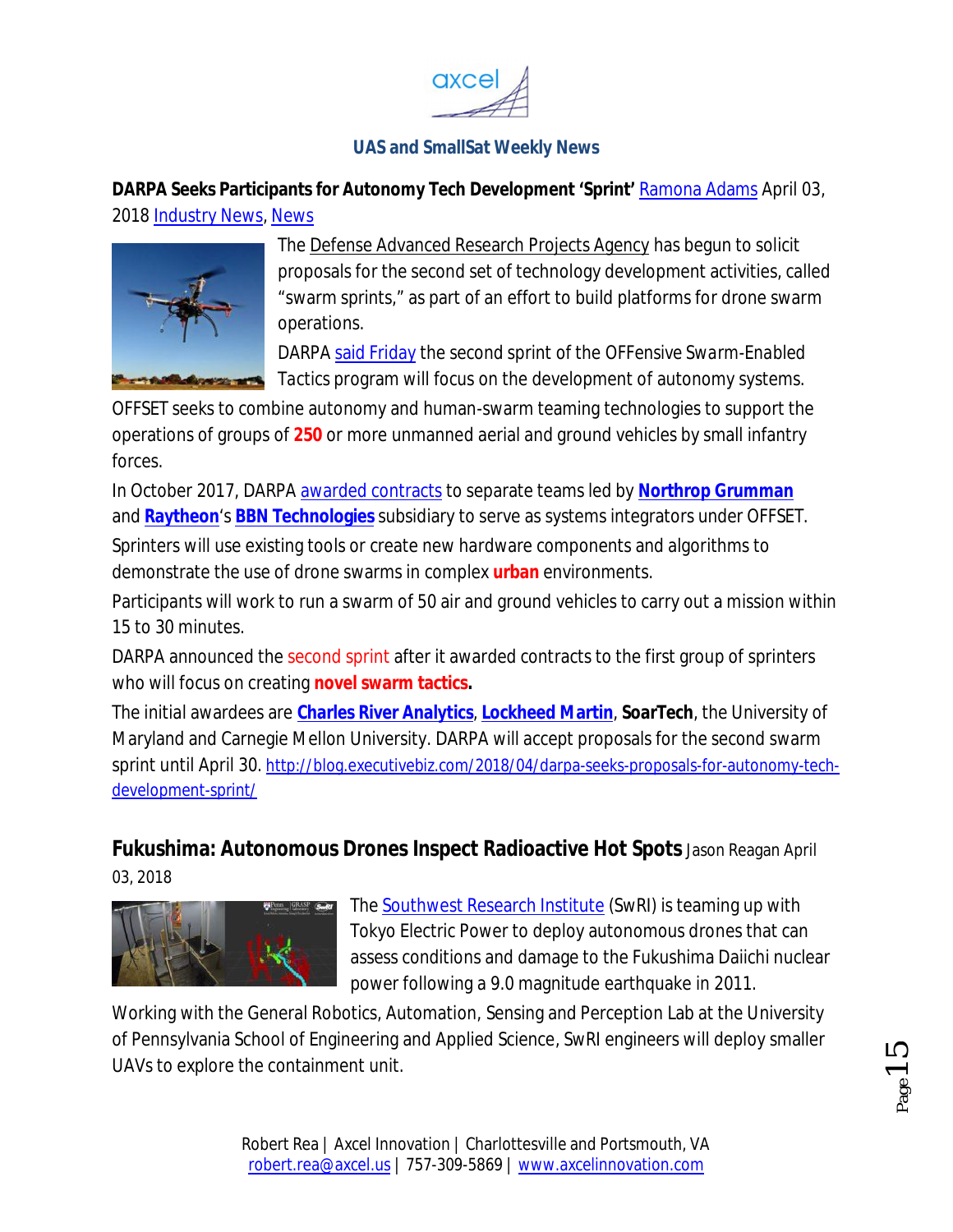

"This is a formidable challenge," said Project Manager Dr. Monica Garcia, a research engineer in SwRI's Intelligent Systems Division. "The conditions inside the containment at Fukushima Daiichi are quite possibly the most challenging environment that the SwRI-Penn team has had to address."

"As robots get smaller, faster, and smarter, this is exactly the kind of problem we want them to address," said Dr. Vijay Kumar, Dean of Penn's School of Engineering and Applied Science. "Challenges like this are what push research in our field forward."

https://dronelife.com/2018/04/03/fukushima-autonomous-drones-inspect-radioactive-hot-spots/

## **Workhorse Group Receives Patent for HorseFly Truck-Launched Drone Package**

**Delivery System** April 3, 2018 News



 Workhorse Group Inc. today announced that the United States Patent and Trademark Office has issued a patent, number 9,915,956, for the HorseFly Truck Launched Drone Package Delivery System. It is integrated with Workhorse delivery trucks and designed to maintain line-of-sight operation of the UAV delivery process.

"We feel that the patented HorseFly truck launched drone package delivery system is the first major change to the last mile delivery process since the invention of the package delivery truck. Drivers appreciate the fact that the HorseFly system is fast, reliable, and efficient," said Steve Burns, Workhorse CEO. "Last mile package delivery is changing, and the HorseFly delivery system is leading the way." http://uasweekly.com/2018/04/03/workhorse-group-receives-patent-forhorsefly-truck-launched-drone-package-delivery-

system/?utm\_source=newsletter&utm\_medium=email&utm\_campaign=uasweekly\_newsletter\_2018\_0 4\_03&utm\_term=2018-04-03

#### **4Apr18**

# **FAA Needs More UAS Service Suppliers for Automated Drone Authorization**

**System** Joanna Crews April 4, 2018 Civilian Agencies, Latest News



The Federal Aviation Administration looks to partner with additional service providers that can support the agency's *Low Altitude Authorization and Notification Capability*.

LAANC is designed to automate the process for managing applications of unmanned aircraft system operators who aim to fly their drones within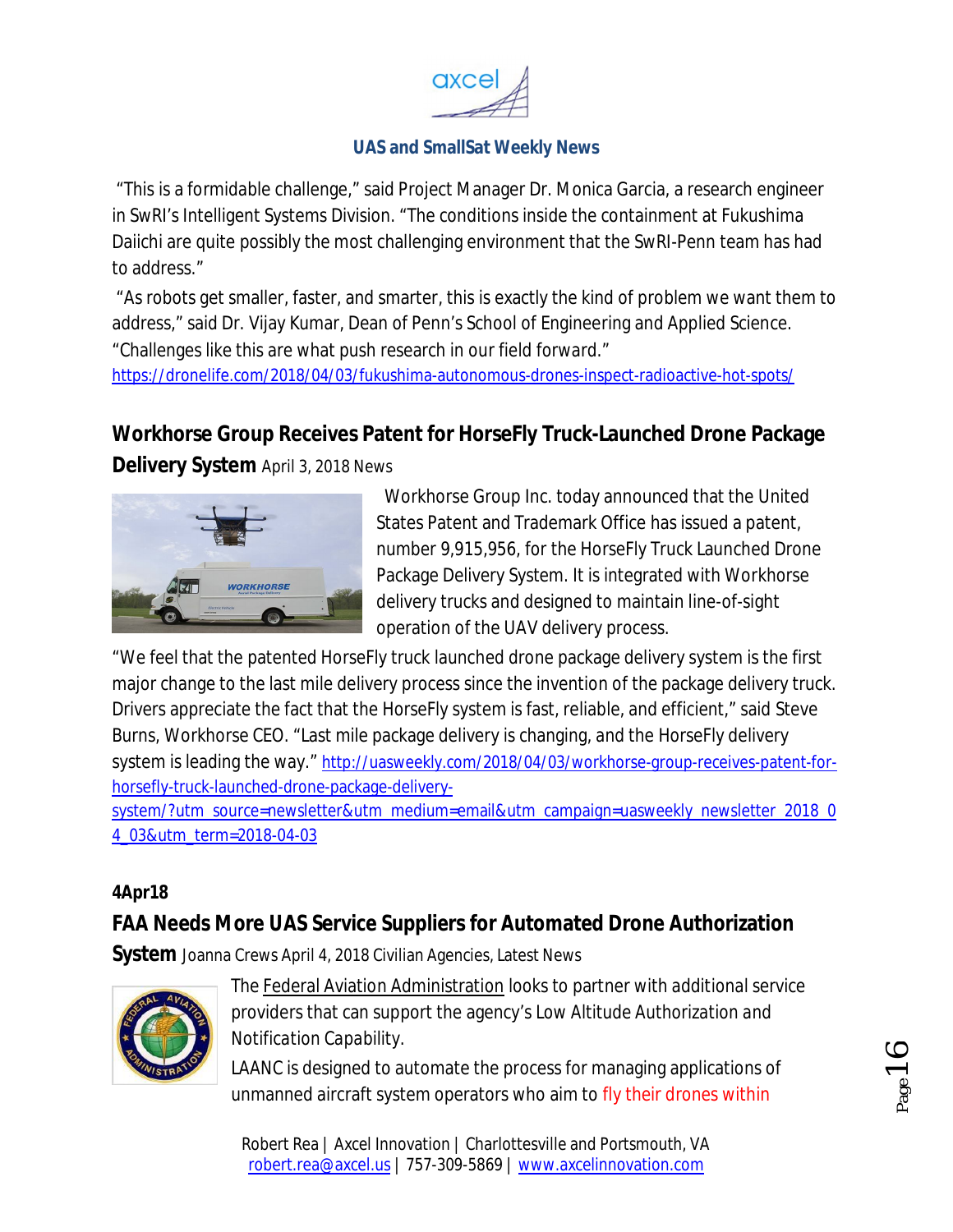

#### controlled airspace, FAA said Tuesday.

The application period for potential LAANC service providers and suppliers will run from April 16 through May 16. FAA noted the non-standard government acquisition will not include a screening information request and a request for proposal.

The agency fielded a LAANC prototype in October last year for evaluation and announced plans to conduct a nationwide beta test that will involve 300 air traffic facilities and up to 500 airports through September. http://www.executivegov.com/2018/04/faa-needs-more-uas-service-suppliersfor-automated-drone-authorization-system/

## **Army Plans 'Dronebot' Combat Tests** April 04, 2018

The Army will try out a formation flight of drones to infiltrate enemy territory and drop small bombs.

The Army will develop both small cluster drones that will actually strike enemy facilities, and mother drones that will carry them to the areas of operation.

The little drones will swarm out of their mother ship to strike enemy command posts, logistics bases and air defense systems, and return to it before coming back to their home base. They could be used to destroy North Korea's mobile missile launchers.



Cluster drones have little destructive power but can cause fear among enemy lines with surprise attacks because they can silently avoid radar detection.

The Army also plans to develop a mini reconnaissance drone, a combat drone that can drop grenades and liquid bombs, a suicide drone, a surveillance drone, and a fire guidance drone.

Army Chief of Staff Gen. Kim Yong-woo said, "Once the drone combat team is launched, we'll be able to boost our operational capability significantly by enhancing combat efficiency and minimizing casualties in an era of military downsizing."

http://english.chosun.com/site/data/html\_dir/2018/04/04/2018040401276.html

# **NASA Wants to Send Swarms of Robot Bees to Mars. For Exploration, of Course**

They're calling them "Marsbees". DAVID NIELD 4 APR 2018

NASA has a new idea for sending more mechanical explorers - and it's weird, slightly terrifying, and amazing all at once.

We're talking swarms of robot bees. On Mars.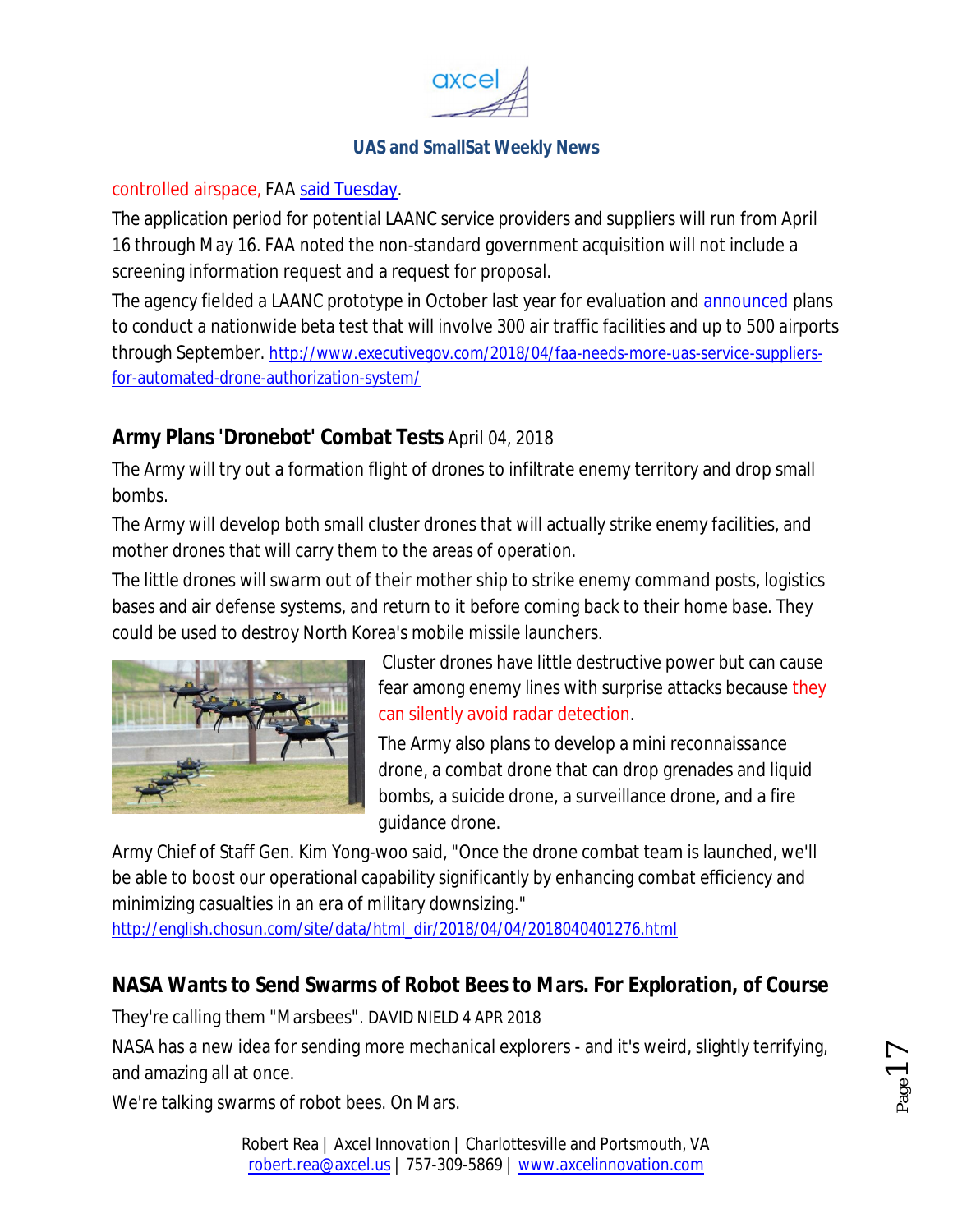



These so-called Marsbees – or "flapping wing aerospace architectures" to call them by their technical name – could operate in groups to measure atmospheric conditions or take samples before returning to home base (probably a mobile rover).

Now an international team of researchers is investigating the feasibility of the concept.

"Our preliminary numerical results suggest that a bumblebee with a cicada wing can generate sufficient lift to hover in the Martian atmosphere," says one of the team, aerospace engineer Chang-kwon Kang from the University of Alabama. "Moreover, the power required by the Marsbee will be substantially reduced by utilising compliant wing structures and an innovative energy harvesting mechanism."

The researchers, including a group from Japan and a group from the US, have just been awarded US\$125,000 as part of the NASA Innovative Advanced Concepts initiative (NIAC) to develop their ideas further. https://www.sciencealert.com/nasa-wants-swarms-buzzing-robot-beesmarsbees-to-explore-mars

### **5Apr18**

## **World's fastest ever delivery drone could deliver medical supplies in U.S.**

*Luke Dormehl — Posted on April 4, 2018* Zipline



 Zipline is best known for its commercial drone delivery service delivering blood supplies in Rwanda. It's unveiled what it claims to be the fastest commercial delivery drone on the planet. The redesigned drone will allow the company to make up to **500 deliveries every single day**.

The new winged drone aircraft weighs in at 44 pounds and is capable of carrying cargo weighing up to about four pounds. It

boasts a top speed of 128 kilometers per hour, an impressive cruising speed of 101 kilometers per hour, and a maximum round-trip range of 160 kilometers. To put those figures in perspective, it means flying up to four times faster than the average quadcopter drone, while serving an area 200 times as large.

"Our first-generation aircraft and logistics system allowed us to create the first and only drone delivery service in the world, which is helping to save lives in Rwanda every day," Zipline CEO Keller Rinaudo said in a statement. "We've taken everything Zipline has learned making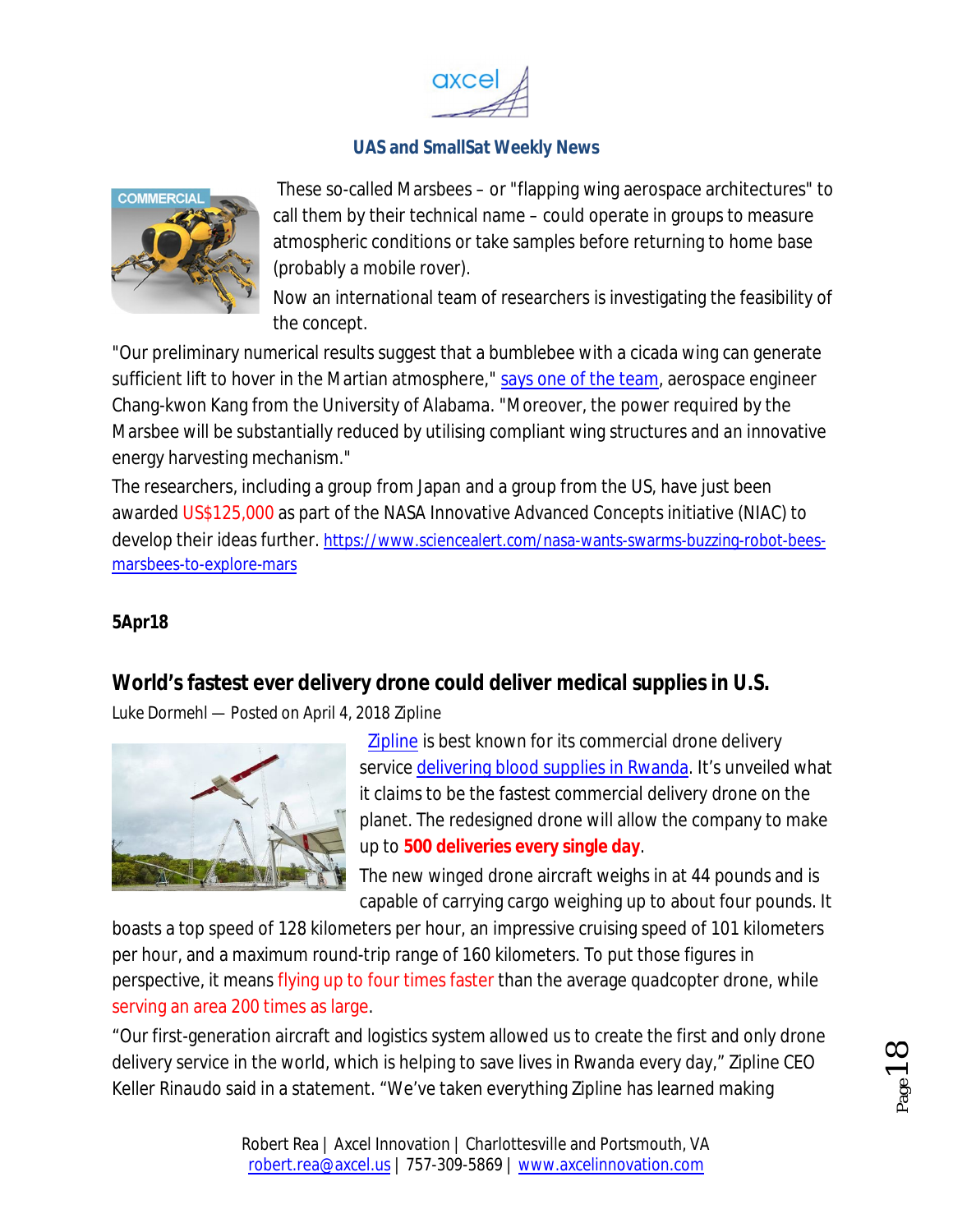

thousands of life-critical deliveries and flying hundreds of thousands of kilometers and redesigned our entire system and operation from top to bottom. The new aircraft and distribution center system we're unveiling today will help Zipline scale to meet the needs of countries around the world — including the United States."

That's right: Zipline is planning to expand to the U.S. It has applied to participate in a trial organized by the U.S. Federal Aviation Authority. The trial is the FAA's new Unmanned Aircraft System Integration Pilot Program, designed to allow state and local governments, alongside private companies, to experiment with deploying drones**. Zipline's U.S. operations are expected to commence by the end of 2018.** https://www.digitaltrends.com/cool-tech/ziplinefastest-drone-in-us/

## **Pentagon Eyes `Tiny' Rockets for Small Reconnaissance Satellites** April 4, 2018

Robert Levinson



The National Reconnaissance Office (NRO) released a draft request for proposal for the Rapid Acquisition of a Small Rocket, or RASR, program to boost "tiny" spy satellites into orbit.

The NRO, which ovesees designing, building, launching, and maintaining America's intelligence satellites, is seeking vendors that can supply rockets with the ability to launch multiple "SmallSats" using commercial dispensers

with a mass not to exceed 150 kilograms (331 pounds) to an altitude of 500 kilometers (311 miles).

The so-called "Tiny" launch industry is comprised of companies such Rocket Lab Ltd.,which launched a 17-meter tall Electron rocket from a private facility in New Zealand on Jan 21. Vector Space Systems, launched it's P-20 sub-orbital test rocket in June 2016 and plans to boost satellites into orbit from Alaska this year. RASR will provide NRO with a way to get its NROL-151 satellites into space, according to documents posted on the intelligence community's (IC) Acquisition Research Center website.

NRO "is very interested in utilizing the emerging commercial Tiny launch services to meet the increasing launch demands of NRO and IC satellite customers," it said in a statement.

A final request for proposal will be released on April 23 with responses due May 23. https://about.bgov.com/blog/pentagon-eyes-tiny-rockets-small-reconnaissance-satellites/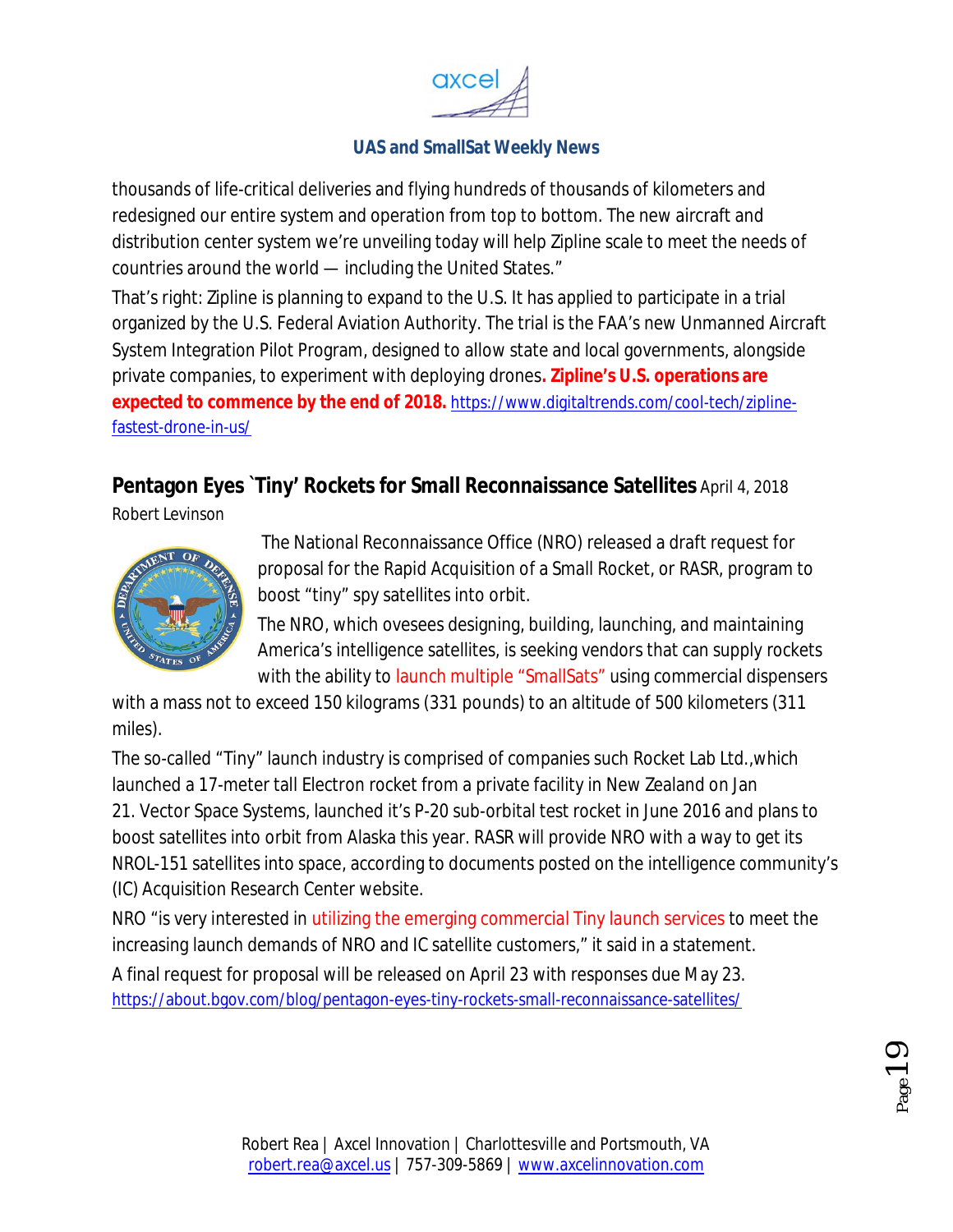

**China boosts military drone production – aims to beat the US** April 5, 2018 Feilidh Dwyer



Newsweek reports that top Chinese drone engineers say China's military drone programme is ramping up and moving to the next level.

New developments include fleets of UAVs that can be launched from aircraft carriers, bolstering the Chinese naval capabilities and swarm-intelligence systems that

synchronize operations between drones and other military aircraft.

The most advanced drone specimen emerging from an increasingly confident Chinese regime is the CH-5 (also known as the Rainbow-5). First tested in 2015, the craft has a 69-foot wingspan, is able to carry as many as 24 missiles at a time, can fly for up to 60 hours and has a 4,000-mile range. Future upgrades to this UAV are expected to extend the range to 6,000 miles.

The CH-5 costs less than half the price meaning it delivers a far bigger bang for those military bucks. China has sold previous iterations of the CH drones to Egypt, Saudi Arabia and the United Arab Emirates. https://www.wetalkuav.com/china-boosts-military-drone-production/

#### **6Apr18**

### **Aerones' firefighter drone can revolutionize firefighting!** April 6, 2018 Thomas Luna



A Latvian-based drone company called Aerones created a firefighter drone that can fly up 984 feet within six minutes, making it ideal for combating burning buildings. The greatest advantage of this one-man operable drone is that it was designed to precisely guide a fire hose to heights that surpass 100-foot ladder trucks by nearly 10 times! It is also

made to fight fire in areas that are inaccessible to firetrucks, which makes it effective in densely populated areas.

Aerones' firefighter drone is still being developed, but the company is looking to make it fly for hours using a tethered power supply. Currently, the square-shaped multirotor can only fly up to 20 minutes on battery. Aerones also created two versions: the Superfast drone and the Fast drone. The Superfast drone will be equipped with 28 propellers, and it can carry nearly 441 pounds to a height of about 984 feet. The Fast drone will be equipped with 36 propellers, and it